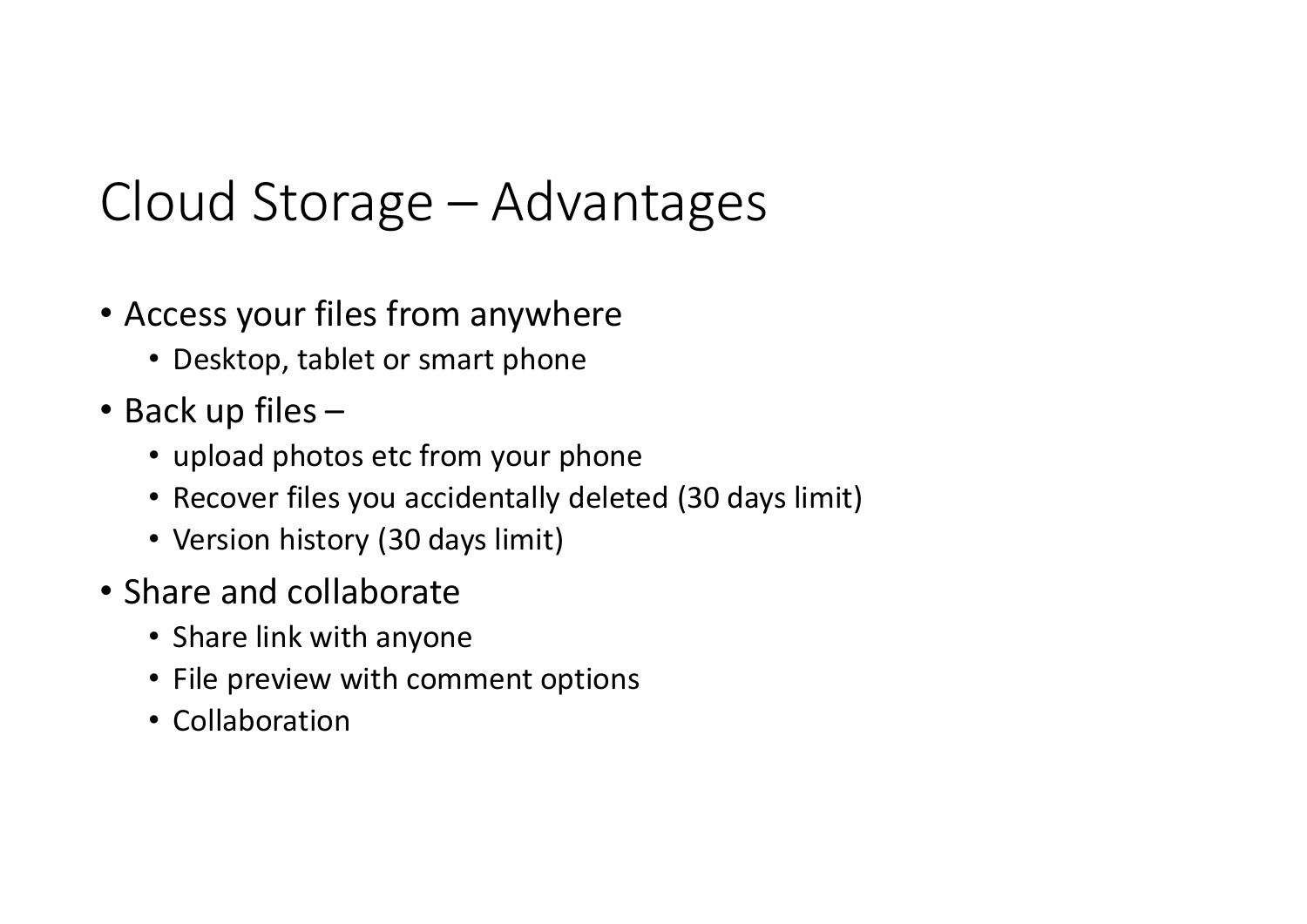### free online space

Windows and Mac – Install app to<br>add an extra folder on your<br>computer add an extra folder on your computer Windows and Mac – Install app to<br>add an extra folder on your<br>computer<br>Web – access your files stored in<br>Dropbox from your browser France is an<br>add an extra folder on your<br>computer<br>Web – access your files stored in<br>Dropbox from your browser<br>iOS & Android – use mobile app<br>to access, upload or create files.

 $Dropbox -$  Web – access your files stored in Dropbox from your browser

to access, upload or create files.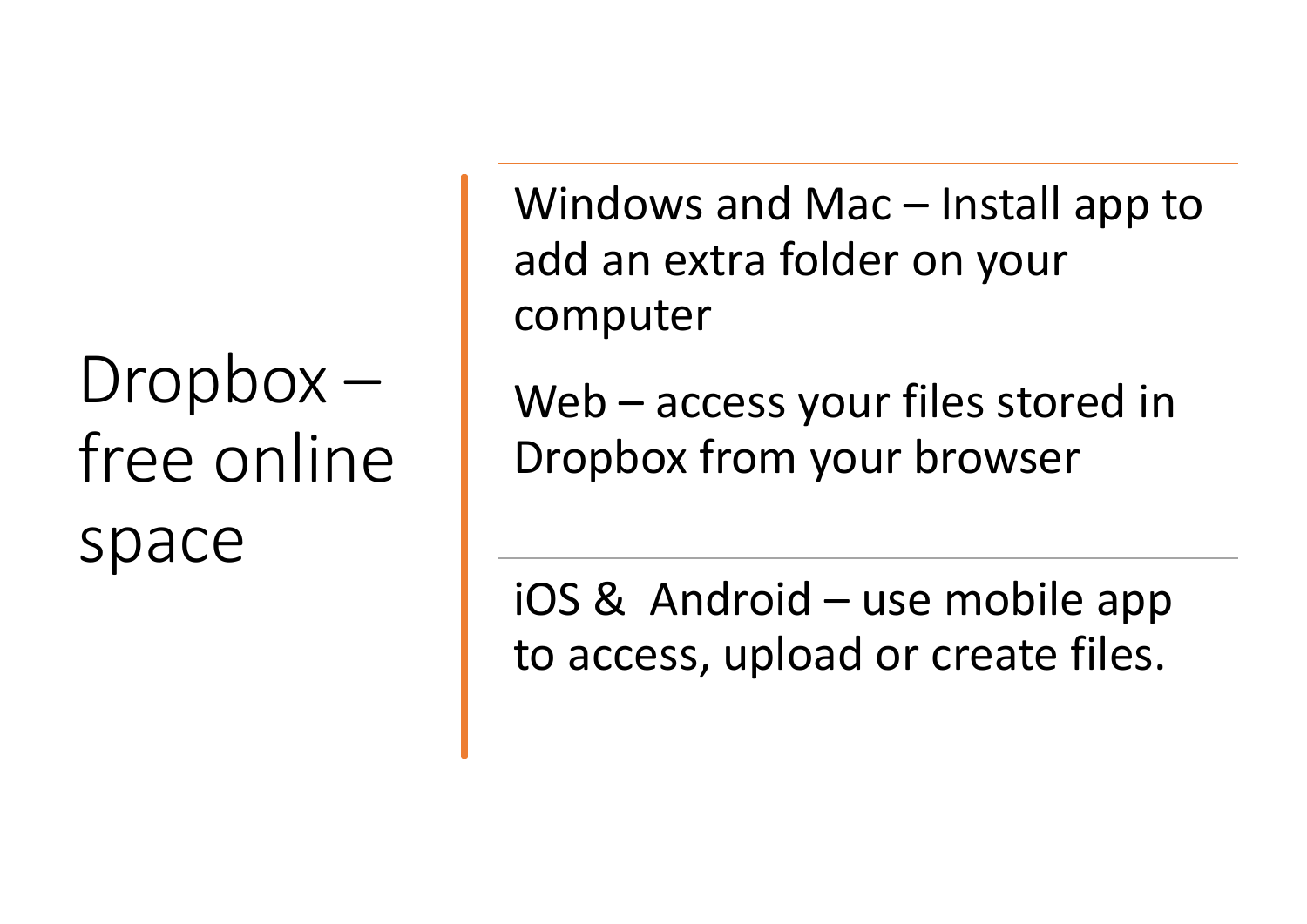## Dropbox – Personal Plans<br>• <sub>Basic – free</sub> Dropbox — Personal Plans<br>• Basic – free<br>• 1 user<br>• 2 GB encrypted cloud storage Dropbox — Personal Plans<br>• Basic – free<br>• 1 user<br>• 2 GB encrypted cloud storage<br>• Plus – £7.99/month\*<br>• 1 user<br>• 2000 GB encrypted cloud storage

- - 1 user
	- 2 GB encrypted cloud storage
- - 1 user
	- 2000 GB encrypted cloud storage
- - 6 users
- Basic free<br>• 1 user<br>• 2 GB encrypted cloud storage<br>• Plus £7.99/month\*<br>• 1 user<br>• 2000 GB encrypted cloud storage<br>• Family is £13.99/month\*<br>• 6 users<br>• 2000 GB encrypted cloud storage (shared bet • 2000 GB encrypted cloud storage (shared between users)
	- Family Room (a folder for shared content)

\* When paid annually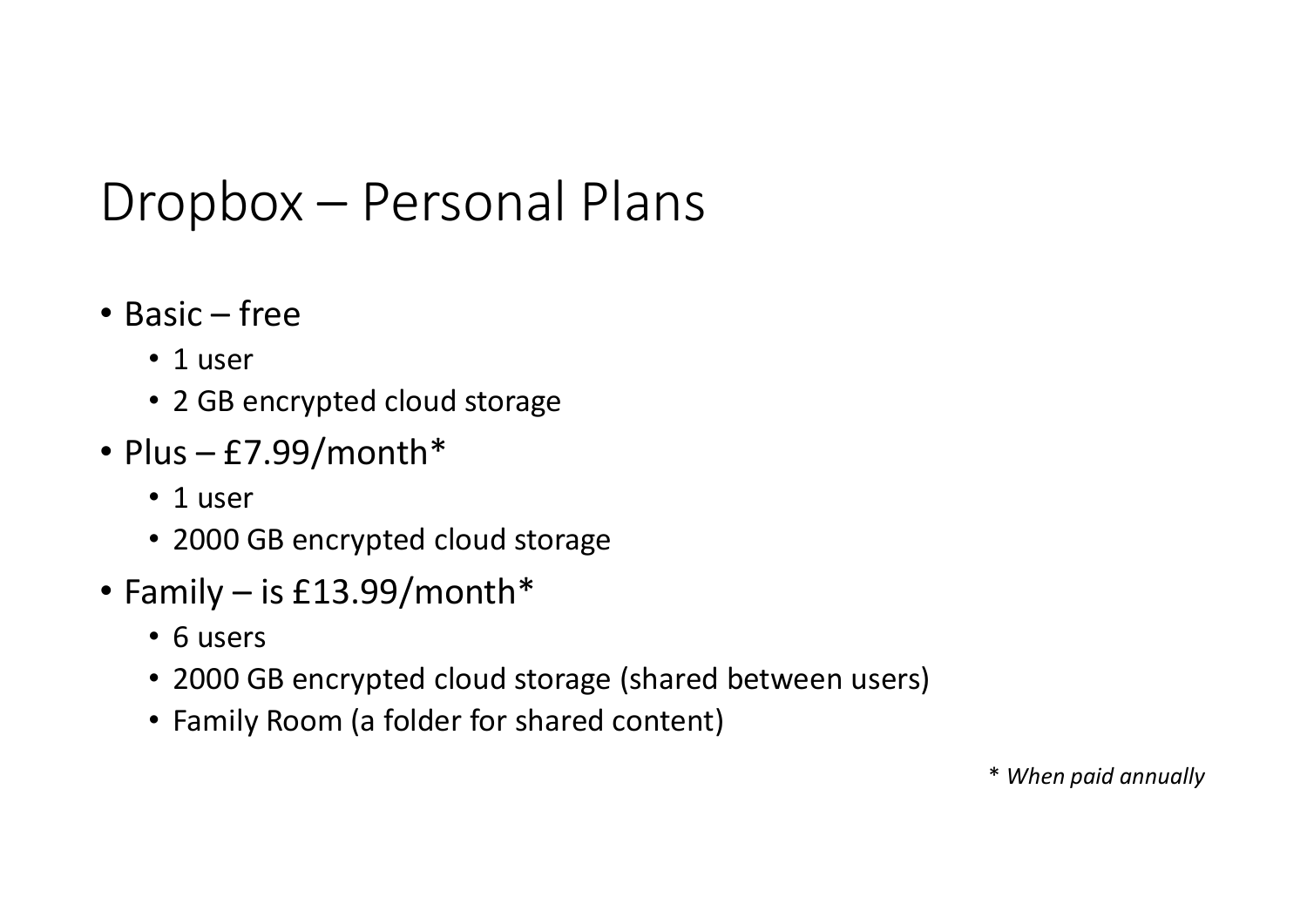#### How to backup photos from your phone to Dropbox

- Open the Dropbox mobile app.
- Tap the person icon.
- Tap Camera Uploads.
- Tap Ok to give Dropbox access to your photos and videos.
- Choose what you'd like to back up and whether you'd like to use cell data.
- Tap Back up my photos.

|  |                                             | 7:397                                 |                   | $\blacksquare$ $\approx$ $\blacksquare$ | 7:397       |                          |                |               | $\blacksquare$ $\odot$ $\blacksquare$ |
|--|---------------------------------------------|---------------------------------------|-------------------|-----------------------------------------|-------------|--------------------------|----------------|---------------|---------------------------------------|
|  |                                             | Personal                              |                   | ඹ                                       | ⟨           |                          |                |               |                                       |
|  |                                             | <b>Kirsten Osa</b>                    |                   | Camera Uploads                          |             |                          |                |               |                                       |
|  | kirsten.osa@gmail.com<br>网<br>Dropbox Basic |                                       |                   | ✓                                       | Back up     |                          |                |               | All photos >                          |
|  |                                             | <b>Upgrade</b>                        |                   |                                         | Upload from |                          |                | Camera Roll > |                                       |
|  | <b>KO</b>                                   | admin@rspbguildford.org.uk<br>Sign in |                   |                                         |             | Include videos           |                |               |                                       |
|  |                                             |                                       |                   |                                         |             | Use cell data to back up |                |               |                                       |
|  | <b>Details</b>                              |                                       |                   |                                         |             | Save HEIC photos as      |                |               | $JPG$ >                               |
|  | Space used<br>96.8% of 12.25 GB             |                                       |                   |                                         |             |                          |                |               |                                       |
|  |                                             |                                       |                   | Turn on camera uploads                  |             |                          |                |               |                                       |
|  |                                             | <b>Features</b>                       |                   |                                         |             |                          |                |               |                                       |
|  | ඦ                                           | Camera Uploads                        |                   | Off >                                   |             |                          |                |               |                                       |
|  | $\omega$                                    | Manage offline files                  |                   | 1                                       |             |                          |                |               |                                       |
|  |                                             | Connect a computer                    |                   |                                         |             |                          |                |               |                                       |
|  |                                             |                                       |                   |                                         |             |                          |                |               |                                       |
|  |                                             | Sign out from this Dropbox            |                   |                                         |             |                          |                |               |                                       |
|  |                                             |                                       |                   |                                         |             |                          |                |               |                                       |
|  | ⋒                                           |                                       | <sup>4</sup><br>囨 |                                         | নি          |                          | ( <del>T</del> | 叼             |                                       |